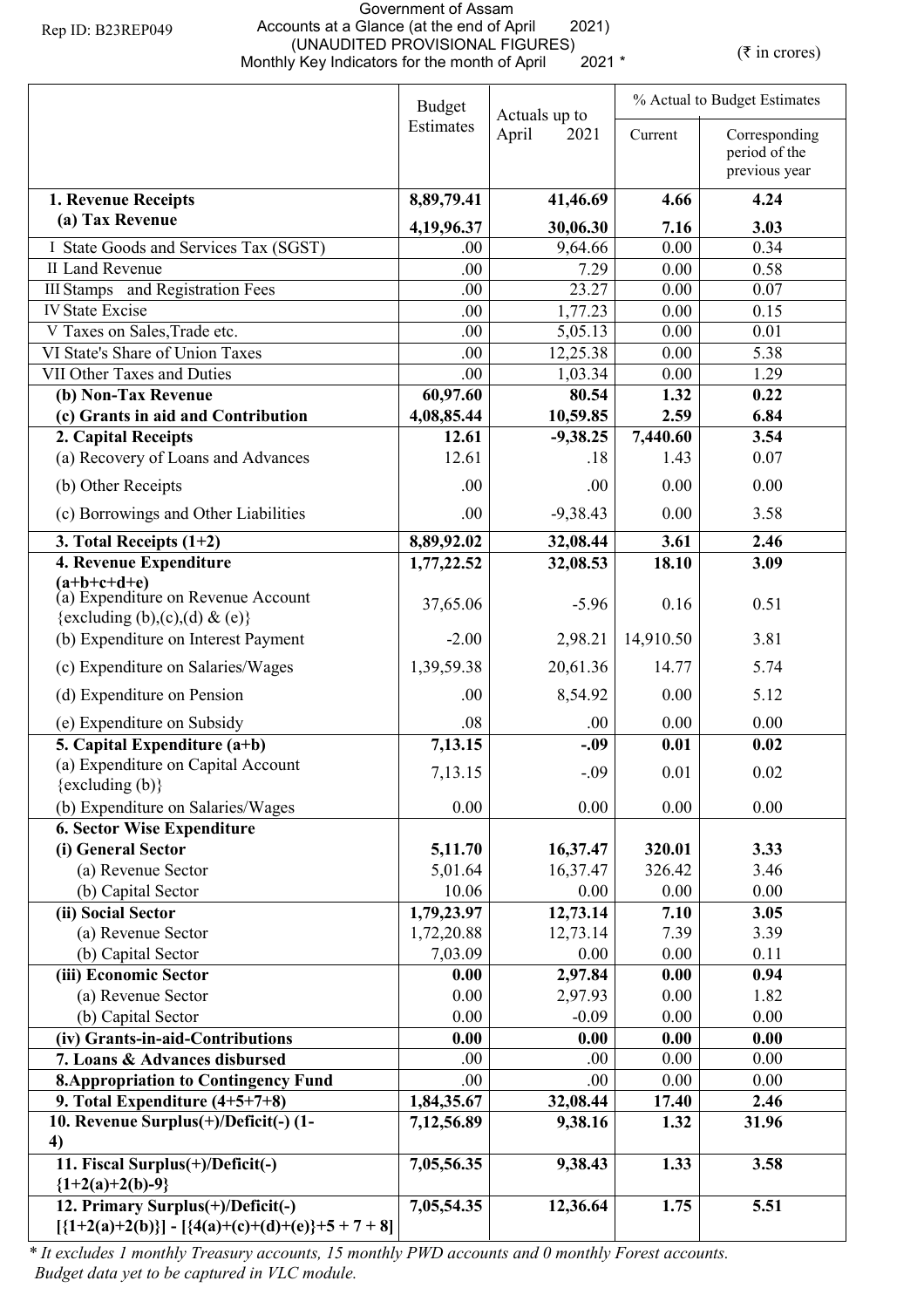| <b>Monthly Trend</b><br><b>REVENUE RECEIPTS</b><br>(Refer to item<br>1(a)<br>of Monthly Accounts at a Glance) |                |             |                |             |  |
|---------------------------------------------------------------------------------------------------------------|----------------|-------------|----------------|-------------|--|
| $(3\overline{5})$ in crore)                                                                                   |                |             |                |             |  |
|                                                                                                               |                | 2021-2022   |                | 2020-2021   |  |
| Mont                                                                                                          | <b>Monthly</b> | Progressive | <b>Monthly</b> | Progressive |  |
| <b>APRIL</b>                                                                                                  | 30,06.30       | 30,06.30    | 15,13.19       | 15,13.19    |  |
| <b>MAY</b>                                                                                                    |                |             | 25,84.15       | 40,97.34    |  |
| <b>JUNE</b>                                                                                                   |                |             | 24,39.18       | 65,36.52    |  |
| <b>JULY</b>                                                                                                   |                |             | 25,03.01       | 90,39.53    |  |
| <b>AUGUST</b>                                                                                                 |                |             | 24,71.75       | 1,15,11.28  |  |
| <b>SEPTEMBER</b>                                                                                              |                |             | 27,48.40       | 1,42,59.68  |  |
| <b>OCTOBER</b>                                                                                                |                |             | 28,51.98       | 1,71,11.66  |  |
| <b>NOVEMBER</b>                                                                                               |                |             | 27,19.18       | 1,98,30.84  |  |
| <b>DECEMBER</b>                                                                                               |                |             | 28,50.90       | 2,26,81.74  |  |
| <b>JANUARY</b>                                                                                                |                |             | 16,82.28       | 2,43,64.02  |  |
| <b>FEBRUARY</b>                                                                                               |                |             | 42,91.67       | 2,86,55.69  |  |
| MARCH (Pre)                                                                                                   |                |             | 71,07.04       | 3,57,62.73  |  |
| MARCH (Sup)                                                                                                   |                |             | 1.42           | 3,57,64.15  |  |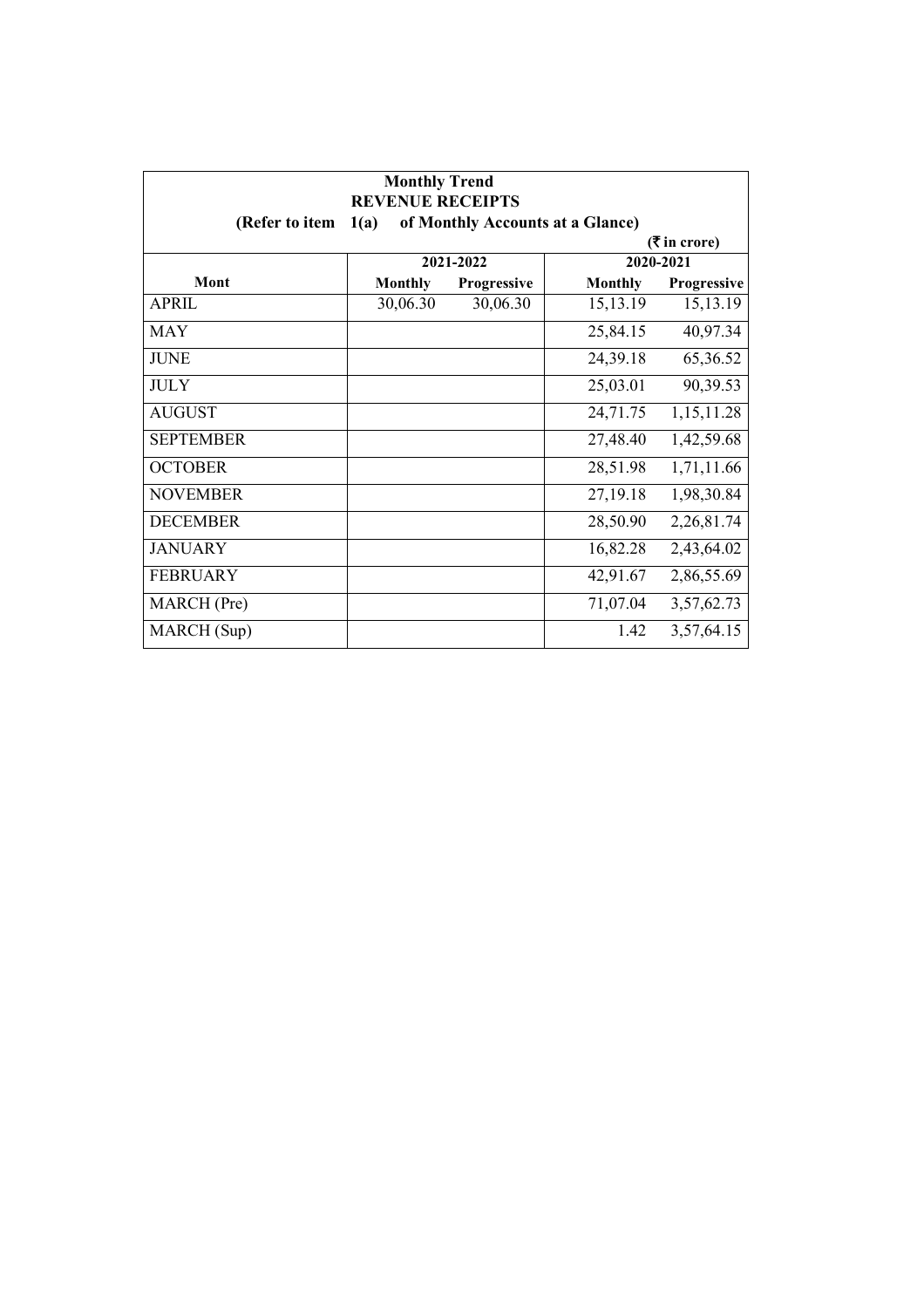| <b>Monthly Trend</b><br><b>REVENUE RECEIPTS</b><br>1(b)<br>of Monthly Accounts at a Glance)<br>(Refer to item |                |             |                |             |
|---------------------------------------------------------------------------------------------------------------|----------------|-------------|----------------|-------------|
| $(3\overline{5})$ in crore)<br>2020-2021                                                                      |                |             |                |             |
|                                                                                                               |                | 2021-2022   |                |             |
| Mont                                                                                                          | <b>Monthly</b> | Progressive | <b>Monthly</b> | Progressive |
| <b>APRIL</b>                                                                                                  | 80.54          | 80.54       | 16.13          | 16.13       |
| <b>MAY</b>                                                                                                    |                |             | 2,42.67        | 2,58.80     |
| <b>JUNE</b>                                                                                                   |                |             | 3,27.39        | 5,86.19     |
| <b>JULY</b>                                                                                                   |                |             | 2,63.71        | 8,49.90     |
| <b>AUGUST</b>                                                                                                 |                |             | 81.15          | 9,31.05     |
| <b>SEPTEMBER</b>                                                                                              |                |             | 1,89.54        | 11,20.59    |
| <b>OCTOBER</b>                                                                                                |                |             | 2,14.65        | 13,35.24    |
| <b>NOVEMBER</b>                                                                                               |                |             | 2,63.32        | 15,98.56    |
| <b>DECEMBER</b>                                                                                               |                |             | 1,29.89        | 17,28.45    |
| <b>JANUARY</b>                                                                                                |                |             | 1,74.02        | 19,02.47    |
| <b>FEBRUARY</b>                                                                                               |                |             | 4,68.25        | 23,70.72    |
| MARCH (Pre)                                                                                                   |                |             | 5,17.92        | 28,88.64    |
| MARCH (Sup)                                                                                                   |                |             | 9.76           | 28,98.39    |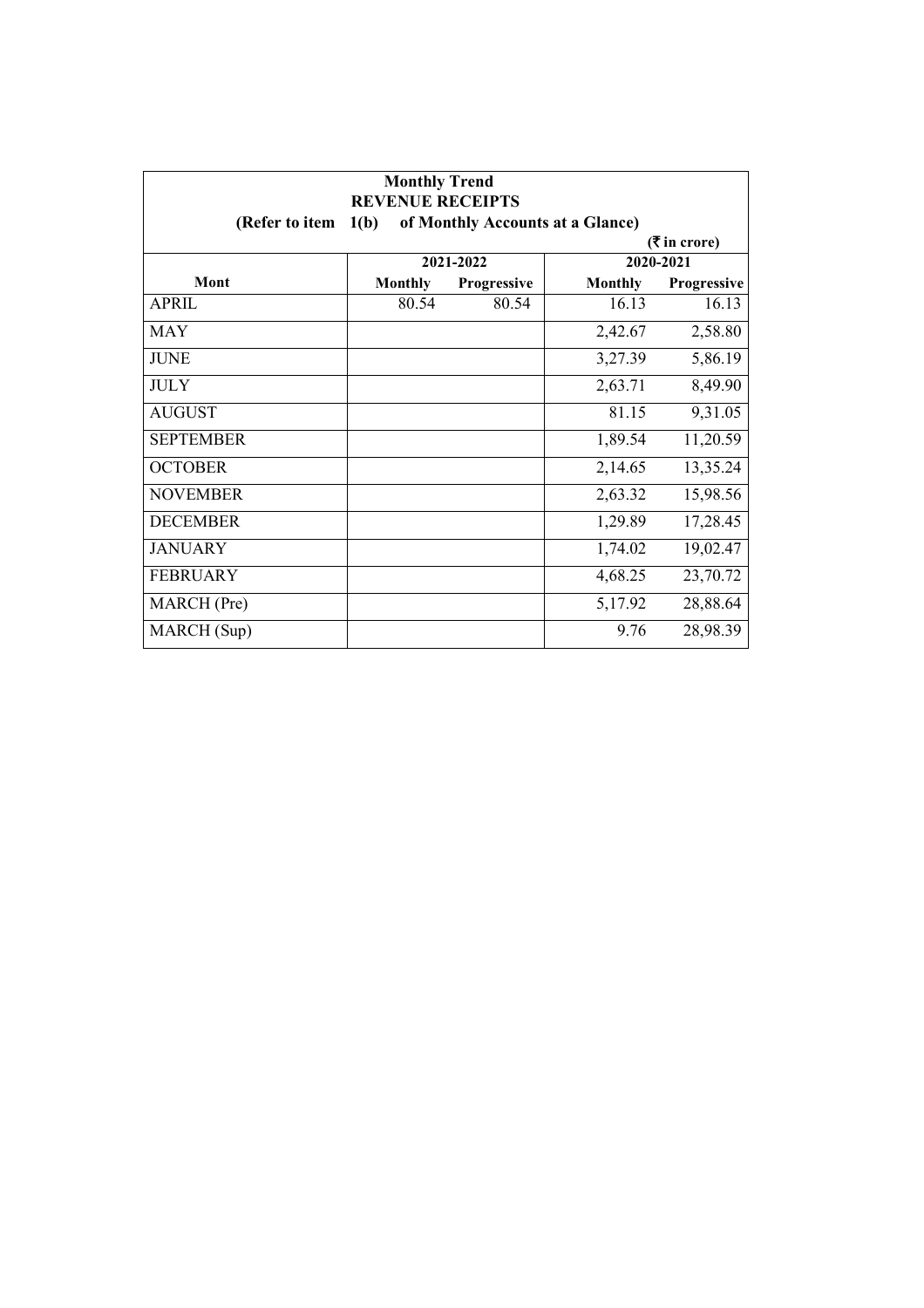| <b>Monthly Trend</b><br><b>REVENUE RECEIPTS</b><br>(Refer to item<br>of Monthly Accounts at a Glance)<br>1(c) |                |             |                |             |  |
|---------------------------------------------------------------------------------------------------------------|----------------|-------------|----------------|-------------|--|
| $(3\overline{5})$ in crore)                                                                                   |                |             |                |             |  |
|                                                                                                               |                | 2021-2022   |                | 2020-2021   |  |
| Mont                                                                                                          | <b>Monthly</b> | Progressive | <b>Monthly</b> | Progressive |  |
| <b>APRIL</b>                                                                                                  | 10,59.85       | 10,59.85    | 23,68.84       | 23,68.84    |  |
| <b>MAY</b>                                                                                                    |                |             | 20,06.41       | 43,75.25    |  |
| <b>JUNE</b>                                                                                                   |                |             | 25,07.48       | 68,82.73    |  |
| <b>JULY</b>                                                                                                   |                |             | 24,41.80       | 93,24.53    |  |
| <b>AUGUST</b>                                                                                                 |                |             | 11,65.44       | 1,04,89.97  |  |
| <b>SEPTEMBER</b>                                                                                              |                |             | 14,54.97       | 1,19,44.94  |  |
| <b>OCTOBER</b>                                                                                                |                |             | 16,07.11       | 1,35,52.05  |  |
| <b>NOVEMBER</b>                                                                                               |                |             | 17,66.48       | 1,53,18.53  |  |
| <b>DECEMBER</b>                                                                                               |                |             | 41,01.31       | 1,94,19.84  |  |
| <b>JANUARY</b>                                                                                                |                |             | 14,10.48       | 2,08,30.32  |  |
| <b>FEBRUARY</b>                                                                                               |                |             | 9,73.90        | 2,18,04.22  |  |
| MARCH (Pre)                                                                                                   |                |             | 44,32.38       | 2,62,36.60  |  |
| MARCH (Sup)                                                                                                   |                |             | 3.05           | 2,62,39.65  |  |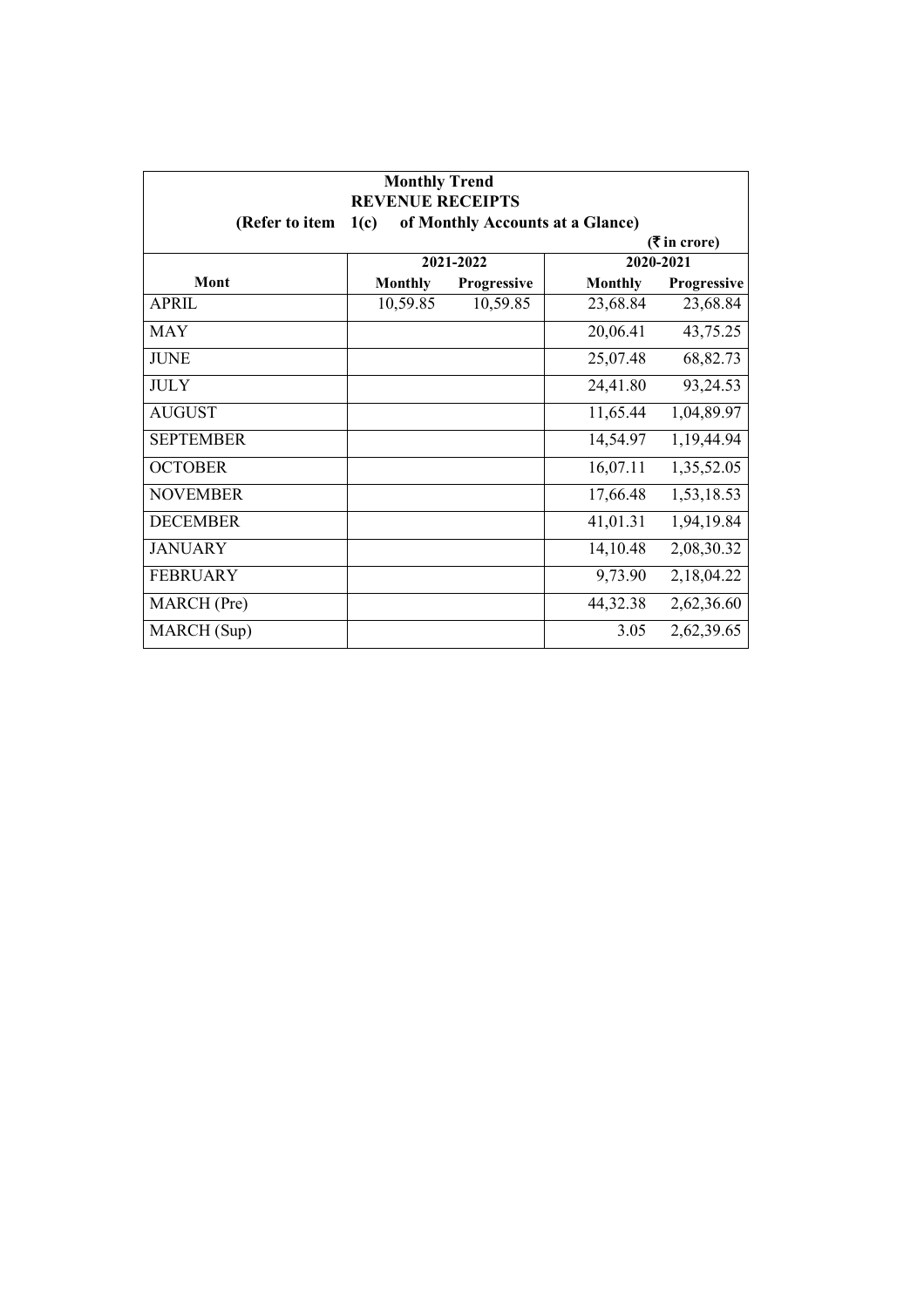| <b>Monthly Trend</b><br><b>CAPITAL RECEIPTS</b><br>of Monthly Accounts at a Glance)<br>(Refer to item<br>2(a) |                |             |                |             |
|---------------------------------------------------------------------------------------------------------------|----------------|-------------|----------------|-------------|
|                                                                                                               |                |             |                |             |
|                                                                                                               |                | 2021-2022   |                | 2020-2021   |
| Mont                                                                                                          | <b>Monthly</b> | Progressive | <b>Monthly</b> | Progressive |
| <b>APRIL</b>                                                                                                  | 0.18           | 0.18        | 0.20           | 0.20        |
| <b>MAY</b>                                                                                                    |                |             | 0.20           | 0.40        |
| <b>JUNE</b>                                                                                                   |                |             | $-0.01$        | 0.39        |
| <b>JULY</b>                                                                                                   |                |             | 0.22           | 0.61        |
| <b>AUGUST</b>                                                                                                 |                |             | 0.20           | 0.81        |
| <b>SEPTEMBER</b>                                                                                              |                |             | 0.21           | 1.02        |
| <b>OCTOBER</b>                                                                                                |                |             | 0.30           | 1.32        |
| <b>NOVEMBER</b>                                                                                               |                |             | 0.21           | 1.53        |
| <b>DECEMBER</b>                                                                                               |                |             | 0.22           | 1.75        |
| <b>JANUARY</b>                                                                                                |                |             | 0.21           | 1.96        |
| <b>FEBRUARY</b>                                                                                               |                |             | 0.19           | 2.15        |
| MARCH (Pre)                                                                                                   |                |             | 0.41           | 2.56        |
| MARCH (Sup)                                                                                                   |                |             | 0.00           | 2.56        |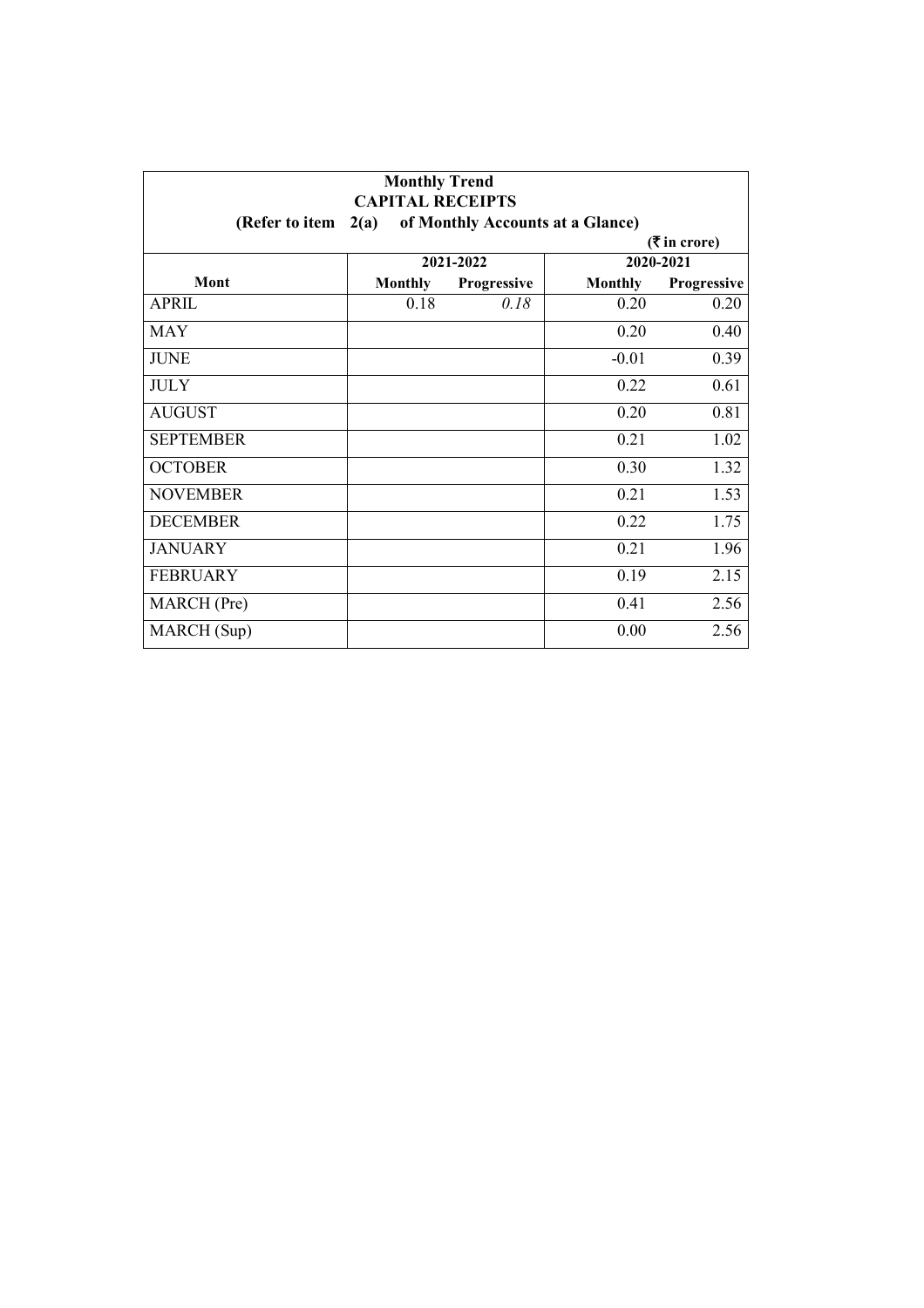| <b>Monthly Trend</b><br><b>CAPITAL RECEIPTS</b><br>2(b)<br>of Monthly Accounts at a Glance)<br>(Refer to item<br>$(3\overline{5})$ in crore) |                |             |                |             |
|----------------------------------------------------------------------------------------------------------------------------------------------|----------------|-------------|----------------|-------------|
|                                                                                                                                              |                |             |                |             |
| Mont                                                                                                                                         | <b>Monthly</b> | Progressive | <b>Monthly</b> | Progressive |
| <b>APRIL</b>                                                                                                                                 | 0.00           | 0.00        | 0.00           | 0.00        |
| <b>MAY</b>                                                                                                                                   |                |             | 0.00           | 0.00        |
| <b>JUNE</b>                                                                                                                                  |                |             | 0.00           | 0.00        |
| <b>JULY</b>                                                                                                                                  |                |             | 0.00           | 0.00        |
| <b>AUGUST</b>                                                                                                                                |                |             | 0.00           | 0.00        |
| <b>SEPTEMBER</b>                                                                                                                             |                |             | 0.00           | 0.00        |
| <b>OCTOBER</b>                                                                                                                               |                |             | 0.00           | 0.00        |
| <b>NOVEMBER</b>                                                                                                                              |                |             | 0.00           | 0.00        |
| <b>DECEMBER</b>                                                                                                                              |                |             | 0.00           | 0.00        |
| <b>JANUARY</b>                                                                                                                               |                |             | 0.00           | 0.00        |
| <b>FEBRUARY</b>                                                                                                                              |                |             | 0.00           | 0.00        |
| MARCH (Pre)                                                                                                                                  |                |             | 0.00           | 0.00        |
| MARCH (Sup)                                                                                                                                  |                |             | 0.00           | 0.00        |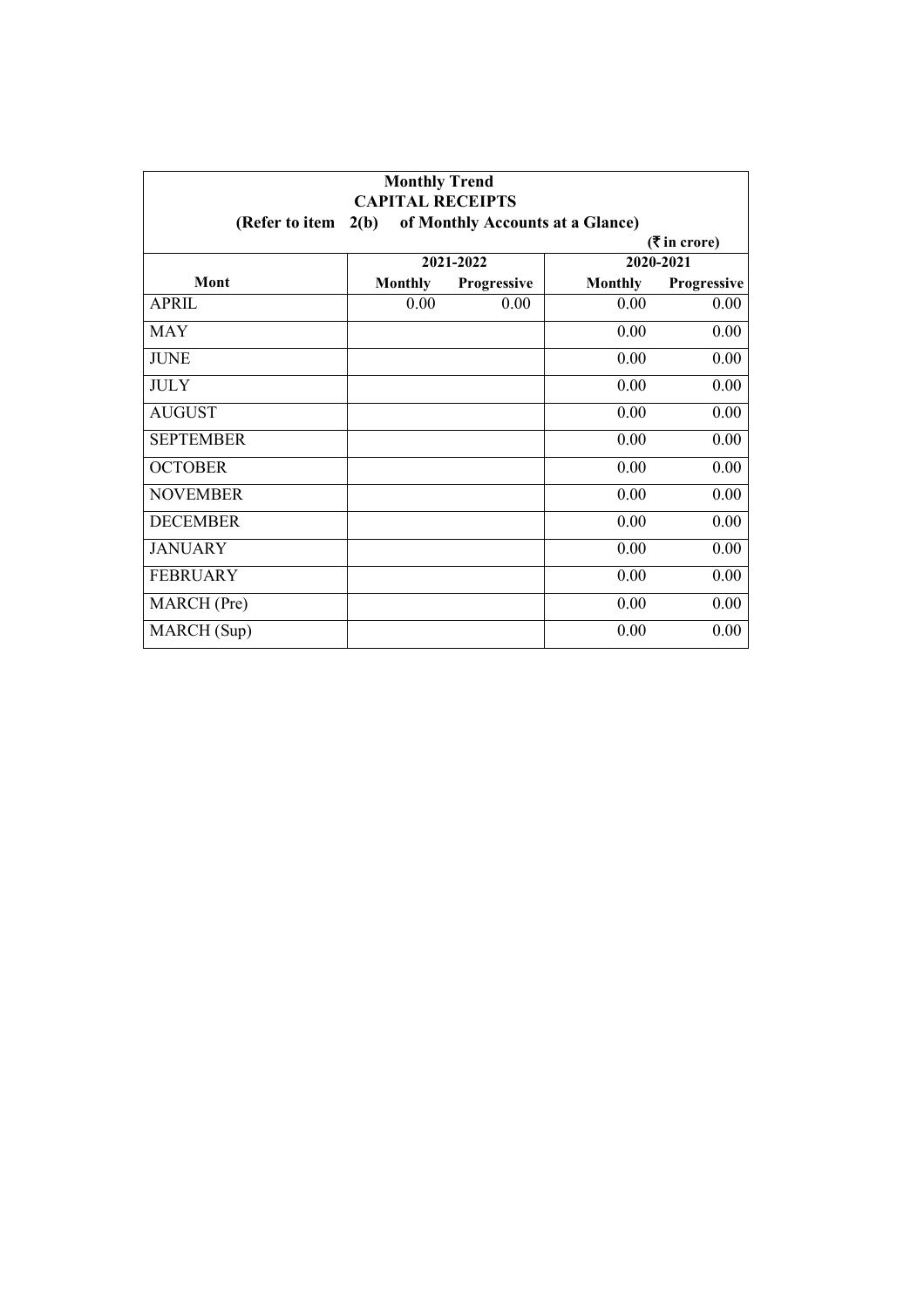| <b>Monthly Trend</b><br><b>CAPITAL RECEIPTS</b><br>(Refer to item<br>2(c)<br>of Monthly Accounts at a Glance) |                |             |                |             |  |
|---------------------------------------------------------------------------------------------------------------|----------------|-------------|----------------|-------------|--|
| ( ₹ in error)                                                                                                 |                |             |                |             |  |
|                                                                                                               |                | 2021-2022   |                | 2020-2021   |  |
| Mont                                                                                                          | <b>Monthly</b> | Progressive | <b>Monthly</b> | Progressive |  |
| <b>APRIL</b>                                                                                                  | $-9,38.43$     | $-9,38.43$  | $-9,62.32$     | $-9,62.32$  |  |
| <b>MAY</b>                                                                                                    |                |             | $-9,29.96$     | $-18,92.28$ |  |
| <b>JUNE</b>                                                                                                   |                |             | $-5,54.47$     | $-24,46.75$ |  |
| <b>JULY</b>                                                                                                   |                |             | $-1,21.77$     | $-25,68.52$ |  |
| <b>AUGUST</b>                                                                                                 |                |             | 13,47.88       | $-12,20.64$ |  |
| <b>SEPTEMBER</b>                                                                                              |                |             | 6,20.78        | $-5,99.86$  |  |
| <b>OCTOBER</b>                                                                                                |                |             | 15,64.37       | 9,64.51     |  |
| <b>NOVEMBER</b>                                                                                               |                |             | 20,56.88       | 30,21.39    |  |
| <b>DECEMBER</b>                                                                                               |                |             | 4,12.29        | 34, 33. 68  |  |
| <b>JANUARY</b>                                                                                                |                |             | 35,65.31       | 69,98.99    |  |
| <b>FEBRUARY</b>                                                                                               |                |             | 12,65.90       | 82,64.89    |  |
| MARCH (Pre)                                                                                                   |                |             | 23,75.54       | 1,06,40.43  |  |
| MARCH (Sup)                                                                                                   |                |             | 12,02.51       | 1,18,42.94  |  |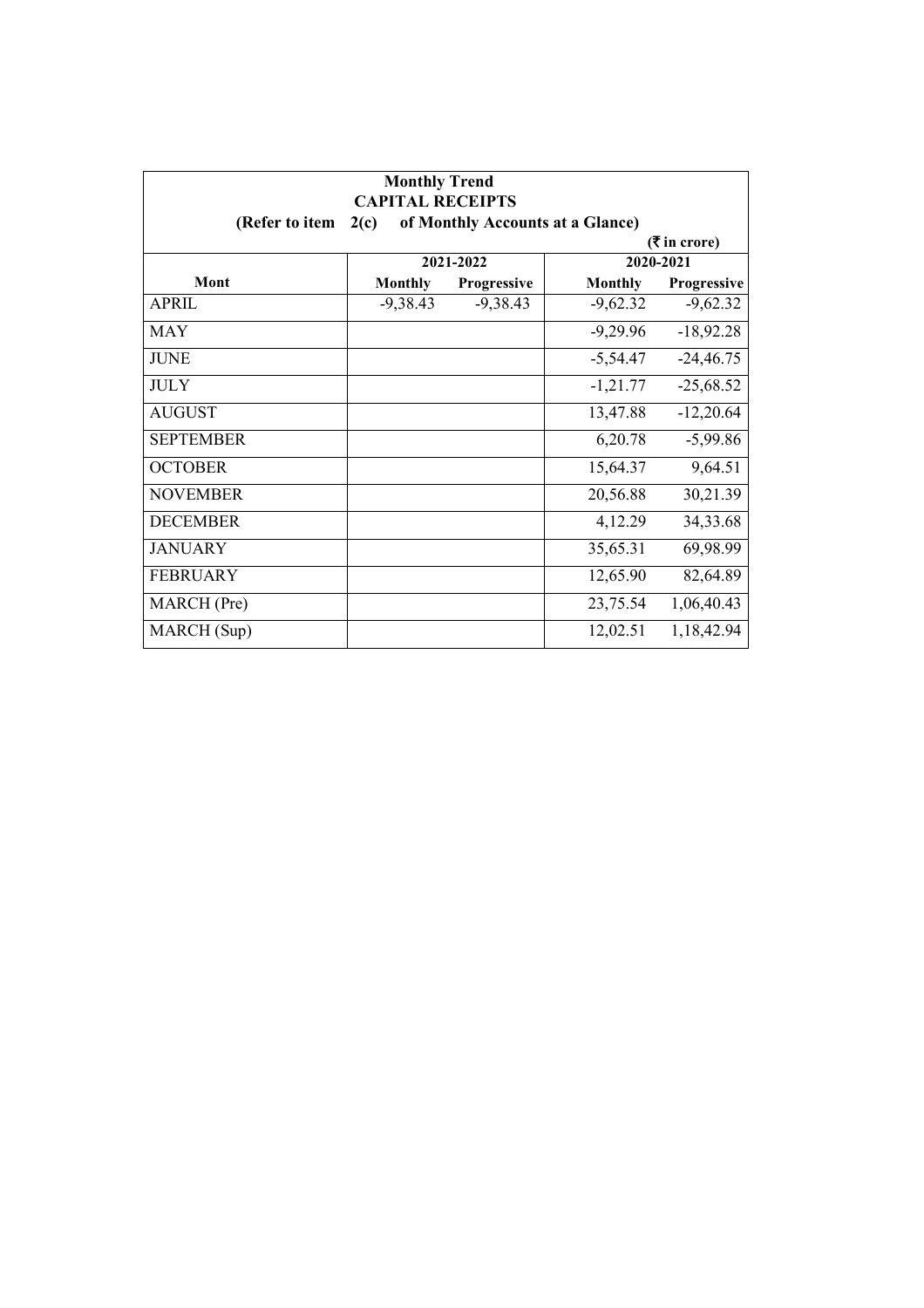| <b>Monthly Trend</b><br><b>REVENUE EXPENDITURE</b> |                |                                  |                |                    |
|----------------------------------------------------|----------------|----------------------------------|----------------|--------------------|
| (Refer to item                                     | 4(a)           | of Monthly Accounts at a Glance) |                |                    |
|                                                    |                |                                  |                | ( ₹ in error)      |
|                                                    |                | 2021-2022                        |                | 2020-2021          |
| Mont                                               | <b>Monthly</b> | Progressive                      | <b>Monthly</b> | <b>Progressive</b> |
| APRII.                                             | $-5.96$        | $-5.96$                          | 3,20.59        | 3,20.59            |
| <b>MAY</b>                                         |                |                                  | 3,82.02        | 7,02.61            |
| <b>JUNE</b>                                        |                |                                  | 12,89.09       | 19,91.70           |
| <b>JULY</b>                                        |                |                                  | 10,59.94       | 30,87.64           |
| <b>AUGUST</b>                                      |                |                                  | 9,68.14        | 40,55.78           |
| <b>SEPTEMBER</b>                                   |                |                                  | 11,27.72       | 51,83.50           |
| <b>OCTOBER</b>                                     |                |                                  | 13,73.98       | 65,57.48           |
| <b>NOVEMBER</b>                                    |                |                                  | 17,36.95       | 82,94.43           |
| <b>DECEMBER</b>                                    |                |                                  | 23,19.79       | 1,06,14.22         |
| <b>JANUARY</b>                                     |                |                                  | 21,65.21       | 1,27,79.43         |
| <b>FEBRUARY</b>                                    |                |                                  | 19,80.70       | 1,47,60.13         |
| MARCH (Pre)                                        |                |                                  | 54,45.23       | 2,02,05.36         |
| MARCH (Sup)                                        |                |                                  | 7,90.67        | 2,09,96.03         |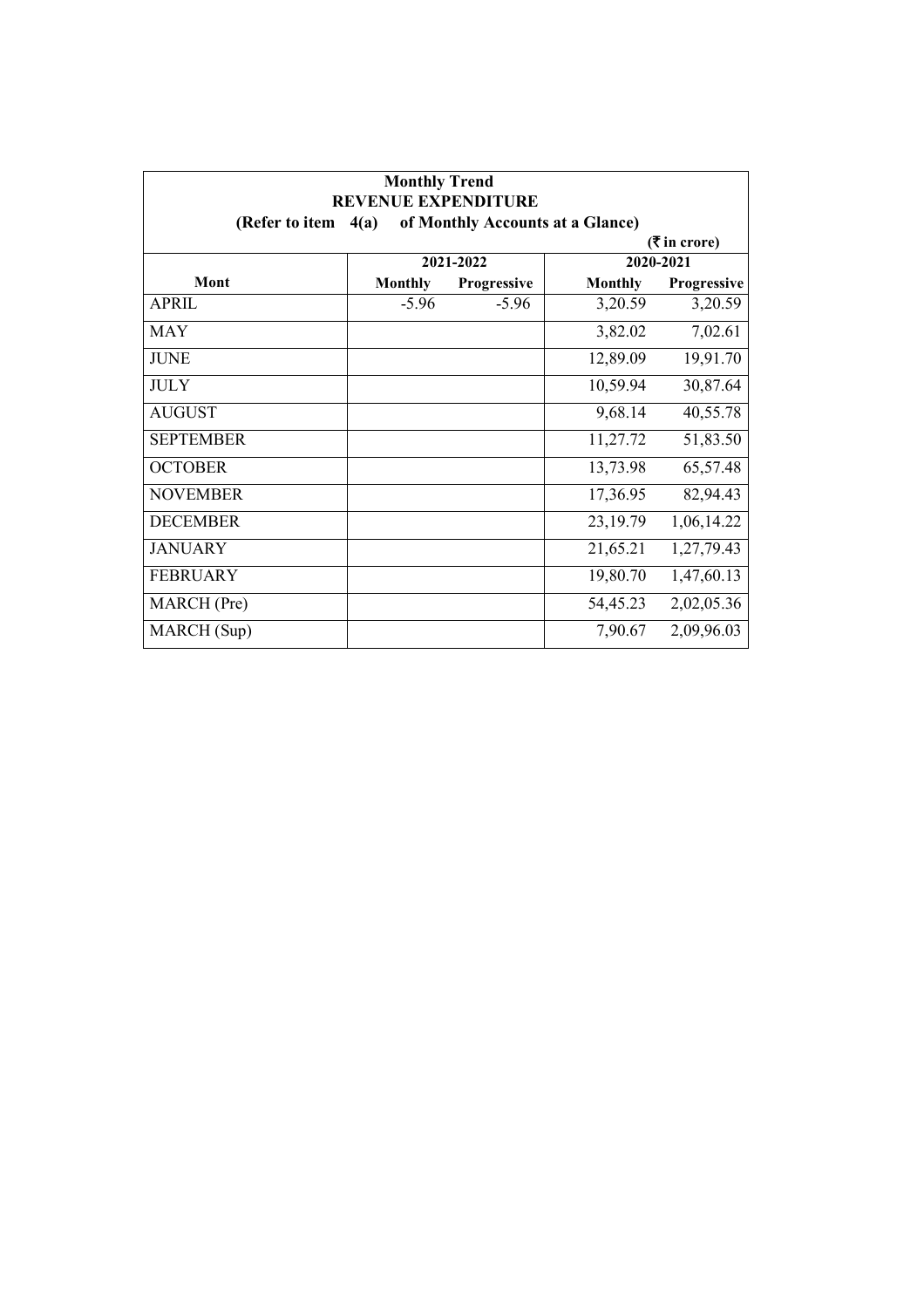| <b>Monthly Trend</b><br><b>REVENUE EXPENDITURE</b> |                |                                  |                |             |  |
|----------------------------------------------------|----------------|----------------------------------|----------------|-------------|--|
| (Refer to item                                     | 4(b)           | of Monthly Accounts at a Glance) |                |             |  |
| ( ₹ in error)<br>2021-2022<br>2020-2021            |                |                                  |                |             |  |
| Mont                                               | <b>Monthly</b> | Progressive                      | <b>Monthly</b> | Progressive |  |
| <b>APRIL</b>                                       | 2,98.21        | 2,98.21                          | 2,21.20        | 2,21.20     |  |
| <b>MAY</b>                                         |                |                                  | 2,30.85        | 4,52.05     |  |
| <b>JUNE</b>                                        |                |                                  | 3,47.18        | 7,99.23     |  |
| <b>JULY</b>                                        |                |                                  | 52.35          | 8,51.58     |  |
| <b>AUGUST</b>                                      |                |                                  | 4,64.43        | 13,16.01    |  |
| <b>SEPTEMBER</b>                                   |                |                                  | 4,87.71        | 18,03.72    |  |
| <b>OCTOBER</b>                                     |                |                                  | 2,48.44        | 20,52.16    |  |
| <b>NOVEMBER</b>                                    |                |                                  | 2,27.40        | 22,79.56    |  |
| <b>DECEMBER</b>                                    |                |                                  | 5,95.40        | 28,74.96    |  |
| <b>JANUARY</b>                                     |                |                                  | 3,71.01        | 32,45.97    |  |
| <b>FEBRUARY</b>                                    |                |                                  | 4,27.22        | 36,73.19    |  |
| MARCH (Pre)                                        |                |                                  | 6,50.65        | 43,23.84    |  |
| MARCH (Sup)                                        |                |                                  | 0.00           | 43,23.84    |  |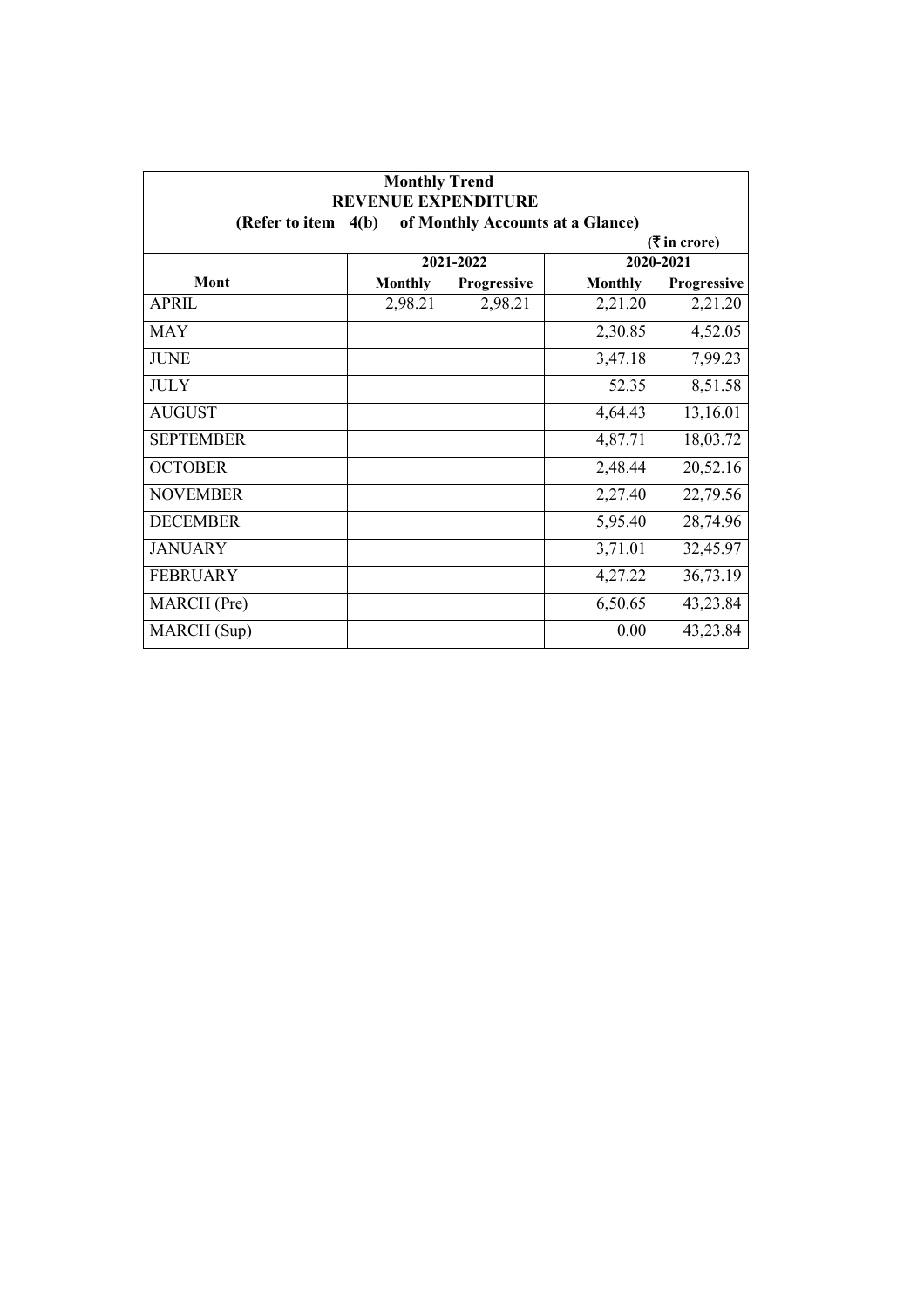| <b>Monthly Trend</b><br><b>REVENUE EXPENDITURE</b> |                |             |                                  |               |
|----------------------------------------------------|----------------|-------------|----------------------------------|---------------|
| (Refer to item                                     | 4(c)           |             | of Monthly Accounts at a Glance) |               |
|                                                    |                |             |                                  | ( ₹ in error) |
|                                                    |                | 2021-2022   |                                  | 2020-2021     |
| Mont                                               | <b>Monthly</b> | Progressive | <b>Monthly</b>                   | Progressive   |
| <b>APRIL</b>                                       | 20,61.36       | 20,61.36    | 18,91.48                         | 18,91.48      |
| <b>MAY</b>                                         |                |             | 20,34.01                         | 39,25.49      |
| <b>JUNE</b>                                        |                |             | 20,89.99                         | 60,15.48      |
| <b>JULY</b>                                        |                |             | 19,54.11                         | 79,69.59      |
| <b>AUGUST</b>                                      |                |             | 21,78.09                         | 1,01,47.68    |
| <b>SEPTEMBER</b>                                   |                |             | 21,29.08                         | 1,22,76.76    |
| <b>OCTOBER</b>                                     |                |             | 25,24.01                         | 1,48,00.77    |
| <b>NOVEMBER</b>                                    |                |             | 24,78.85                         | 1,72,79.62    |
| <b>DECEMBER</b>                                    |                |             | 21,64.80                         | 1,94,44.42    |
| <b>JANUARY</b>                                     |                |             | 20,61.55                         | 2,15,05.97    |
| <b>FEBRUARY</b>                                    |                |             | 20,37.16                         | 2,35,43.13    |
| MARCH (Pre)                                        |                |             | 34,63.32                         | 2,70,06.45    |
| MARCH (Sup)                                        |                |             | 2,20.57                          | 2,72,27.02    |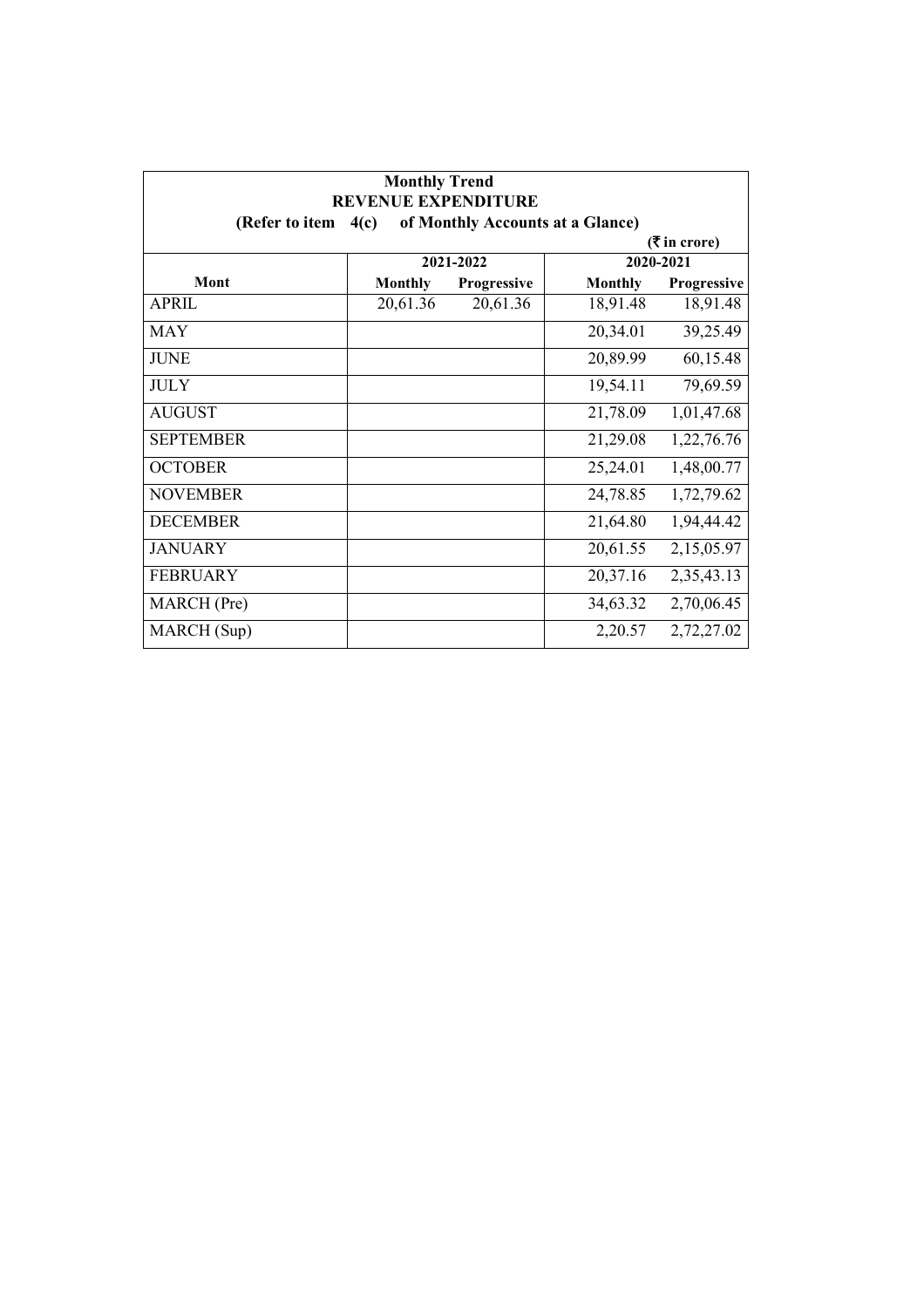| <b>Monthly Trend</b><br><b>REVENUE EXPENDITURE</b> |                |                                  |                |                             |
|----------------------------------------------------|----------------|----------------------------------|----------------|-----------------------------|
| (Refer to item                                     | 4(d)           | of Monthly Accounts at a Glance) |                |                             |
|                                                    |                |                                  |                | $(3\overline{5})$ in crore) |
|                                                    |                | 2021-2022                        |                | 2020-2021                   |
| Mont                                               | <b>Monthly</b> | Progressive                      | <b>Monthly</b> | Progressive                 |
| <b>APRIL</b>                                       | 8,54.92        | 8,54.92                          | 4,97.12        | 4,97.12                     |
| <b>MAY</b>                                         |                |                                  | 8,46.17        | 13,43.29                    |
| <b>JUNE</b>                                        |                |                                  | 8,07.47        | 21,50.76                    |
| <b>JULY</b>                                        |                |                                  | 7,63.93        | 29,14.69                    |
| <b>AUGUST</b>                                      |                |                                  | 8,05.59        | 37,20.28                    |
| <b>SEPTEMBER</b>                                   |                |                                  | 7,52.94        | 44,73.22                    |
| <b>OCTOBER</b>                                     |                |                                  | 13,31.58       | 58,04.80                    |
| <b>NOVEMBER</b>                                    |                |                                  | 7,82.06        | 65,86.86                    |
| <b>DECEMBER</b>                                    |                |                                  | 6,98.24        | 72,85.10                    |
| <b>JANUARY</b>                                     |                |                                  | 10,53.04       | 83,38.14                    |
| <b>FEBRUARY</b>                                    |                |                                  | 8,69.80        | 92,07.94                    |
| MARCH (Pre)                                        |                |                                  | 11,40.78       | 1,03,48.72                  |
| MARCH (Sup)                                        |                |                                  | 2.01           | 1,03,50.73                  |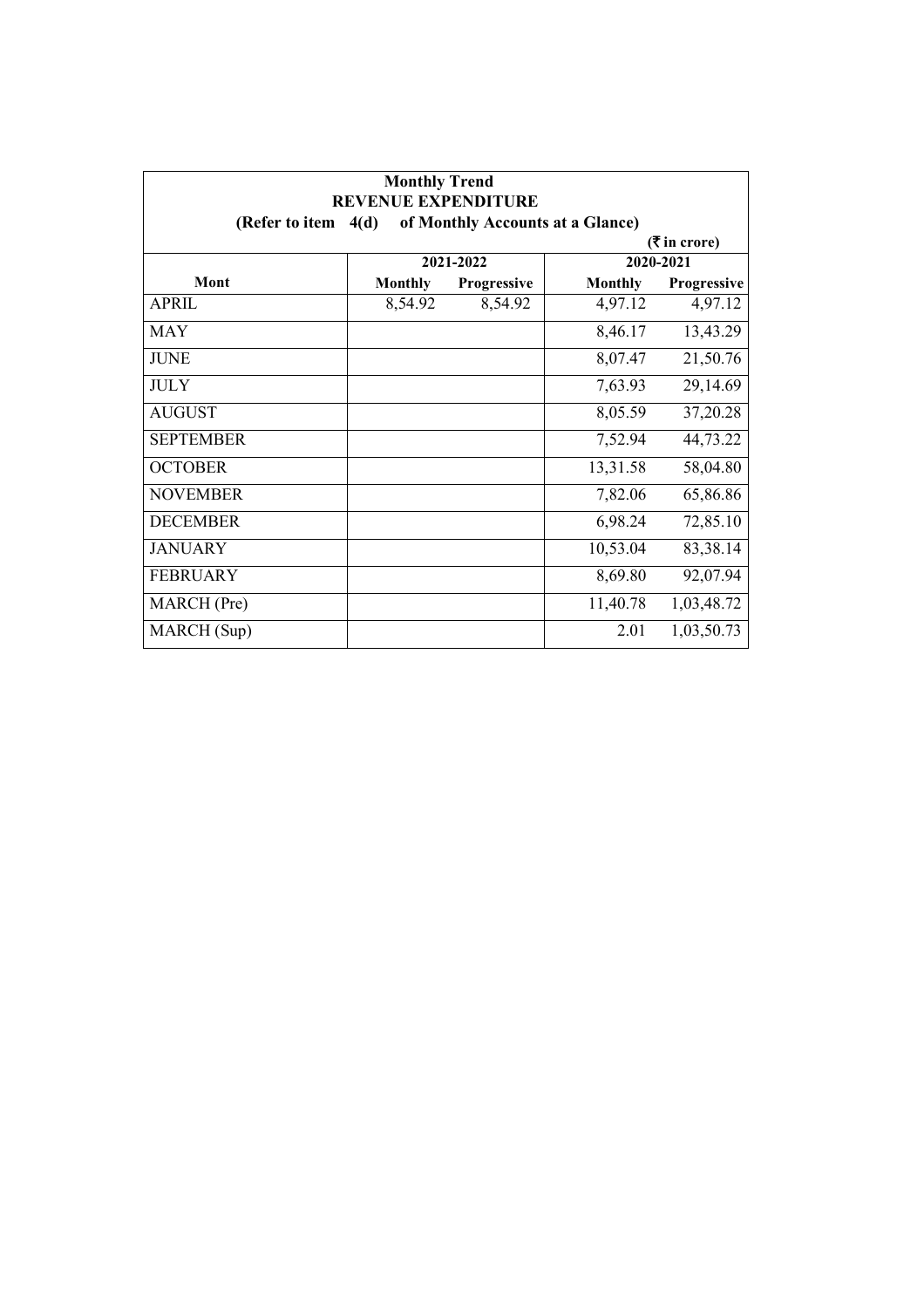| <b>Monthly Trend</b><br><b>REVENUE EXPENDITURE</b> |                |                                  |                |               |
|----------------------------------------------------|----------------|----------------------------------|----------------|---------------|
| (Refer to item                                     | 4(e)           | of Monthly Accounts at a Glance) |                |               |
|                                                    |                |                                  |                | ( ₹ in error) |
|                                                    |                | 2021-2022                        |                | 2020-2021     |
| Mont                                               | <b>Monthly</b> | Progressive                      | <b>Monthly</b> | Progressive   |
| <b>APRIL</b>                                       | 0.00           | 0.00                             | 0.00           | 0.00          |
| <b>MAY</b>                                         |                |                                  | 0.00           | 0.00          |
| <b>JUNE</b>                                        |                |                                  | 0.00           | 0.00          |
| <b>JULY</b>                                        |                |                                  | 3,05.20        | 3,05.20       |
| <b>AUGUST</b>                                      |                |                                  | 4,70.43        | 7,75.63       |
| <b>SEPTEMBER</b>                                   |                |                                  | 25.13          | 8,00.76       |
| <b>OCTOBER</b>                                     |                |                                  | 27.91          | 8,28.67       |
| <b>NOVEMBER</b>                                    |                |                                  | 22.34          | 8,51.01       |
| <b>DECEMBER</b>                                    |                |                                  | 47.34          | 8,98.35       |
| <b>JANUARY</b>                                     |                |                                  | 4,55.28        | 13,53.63      |
| <b>FEBRUARY</b>                                    |                |                                  | 0.78           | 13,54.41      |
| MARCH (Pre)                                        |                |                                  | 8.47           | 13,62.88      |
| MARCH (Sup)                                        |                |                                  | 0.00           | 13,62.88      |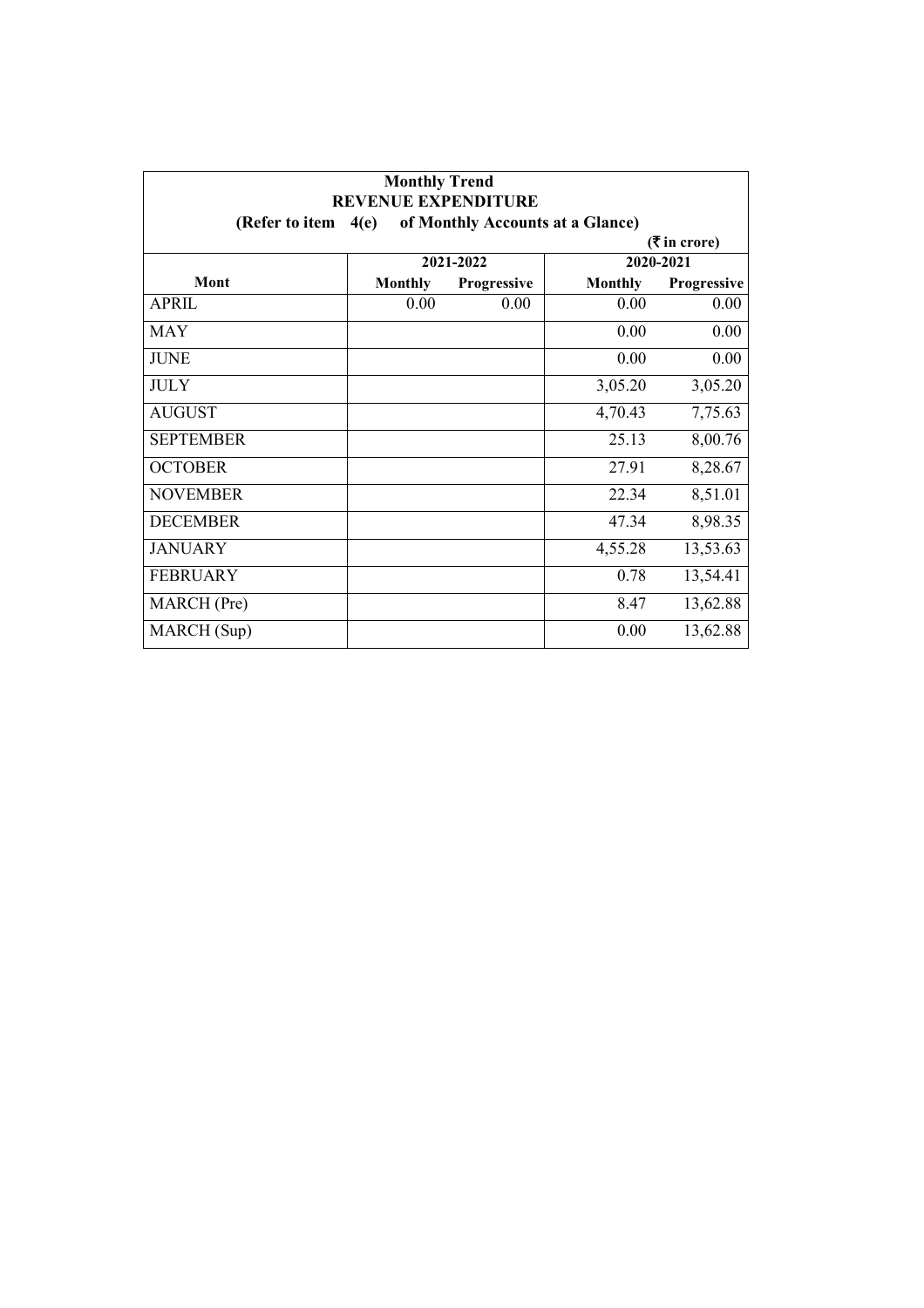| <b>Monthly Trend</b><br><b>CAPITAL EXPENDITURE</b><br>of Monthly Accounts at a Glance)<br>(Refer to item<br>5(a) |                |             |                |             |  |  |  |
|------------------------------------------------------------------------------------------------------------------|----------------|-------------|----------------|-------------|--|--|--|
|                                                                                                                  |                |             |                |             |  |  |  |
|                                                                                                                  | 2021-2022      |             |                | 2020-2021   |  |  |  |
| Mont                                                                                                             | <b>Monthly</b> | Progressive | <b>Monthly</b> | Progressive |  |  |  |
| <b>APRIL</b>                                                                                                     | $-0.09$        | $-0.09$     | 5.65           | 5.65        |  |  |  |
| <b>MAY</b>                                                                                                       |                |             | 4,10.42        | 4,16.07     |  |  |  |
| <b>JUNE</b>                                                                                                      |                |             | 1,85.84        | 6,01.91     |  |  |  |
| <b>JULY</b>                                                                                                      |                |             | 9,15.44        | 15,17.35    |  |  |  |
| <b>AUGUST</b>                                                                                                    |                |             | 1,79.74        | 16,97.09    |  |  |  |
| <b>SEPTEMBER</b>                                                                                                 |                |             | 4,91.32        | 21,88.41    |  |  |  |
| <b>OCTOBER</b>                                                                                                   |                |             | 7,18.99        | 29,07.40    |  |  |  |
| <b>NOVEMBER</b>                                                                                                  |                |             | 15,58.47       | 44,65.87    |  |  |  |
| <b>DECEMBER</b>                                                                                                  |                |             | 16,69.04       | 61,34.91    |  |  |  |
| <b>JANUARY</b>                                                                                                   |                |             | 7,02.85        | 68, 37. 76  |  |  |  |
| <b>FEBRUARY</b>                                                                                                  |                |             | 16,84.24       | 85,22.00    |  |  |  |
| MARCH (Pre)                                                                                                      |                |             | 36,73.91       | 1,21,95.91  |  |  |  |
| MARCH (Sup)                                                                                                      |                |             | 2,03.48        | 1,23,99.39  |  |  |  |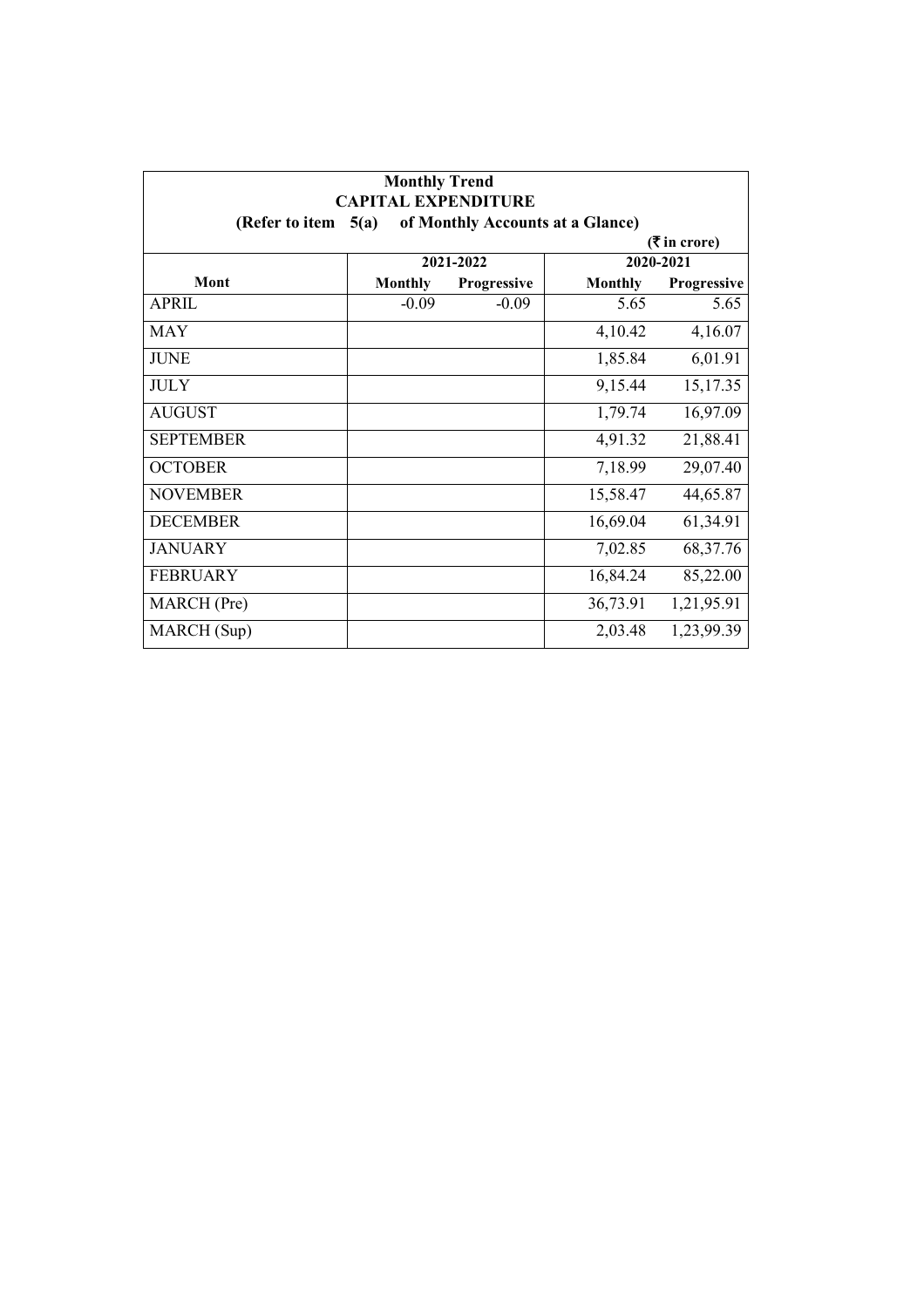| <b>Monthly Trend</b><br><b>CAPITAL EXPENDITURE</b><br>of Monthly Accounts at a Glance)<br>(Refer to item $5(b)$ ) |                |             |                |             |  |  |  |
|-------------------------------------------------------------------------------------------------------------------|----------------|-------------|----------------|-------------|--|--|--|
|                                                                                                                   |                |             |                |             |  |  |  |
|                                                                                                                   | 2021-2022      |             |                | 2020-2021   |  |  |  |
| Mont                                                                                                              | <b>Monthly</b> | Progressive | <b>Monthly</b> | Progressive |  |  |  |
| <b>APRIL</b>                                                                                                      | 0.00           | 0.00        | 0.00           | 0.00        |  |  |  |
| <b>MAY</b>                                                                                                        |                |             | 0.00           | 0.00        |  |  |  |
| <b>JUNE</b>                                                                                                       |                |             | 0.00           | 0.00        |  |  |  |
| <b>JULY</b>                                                                                                       |                |             | 0.00           | 0.00        |  |  |  |
| <b>AUGUST</b>                                                                                                     |                |             | 0.00           | 0.00        |  |  |  |
| <b>SEPTEMBER</b>                                                                                                  |                |             | 0.00           | 0.00        |  |  |  |
| <b>OCTOBER</b>                                                                                                    |                |             | 0.00           | 0.00        |  |  |  |
| <b>NOVEMBER</b>                                                                                                   |                |             | 0.00           | 0.00        |  |  |  |
| <b>DECEMBER</b>                                                                                                   |                |             | 0.00           | 0.00        |  |  |  |
| <b>JANUARY</b>                                                                                                    |                |             | 0.00           | 0.00        |  |  |  |
| <b>FEBRUARY</b>                                                                                                   |                |             | 0.00           | 0.00        |  |  |  |
| MARCH (Pre)                                                                                                       |                |             | 0.00           | 0.00        |  |  |  |
| MARCH (Sup)                                                                                                       |                |             | 0.00           | 0.00        |  |  |  |